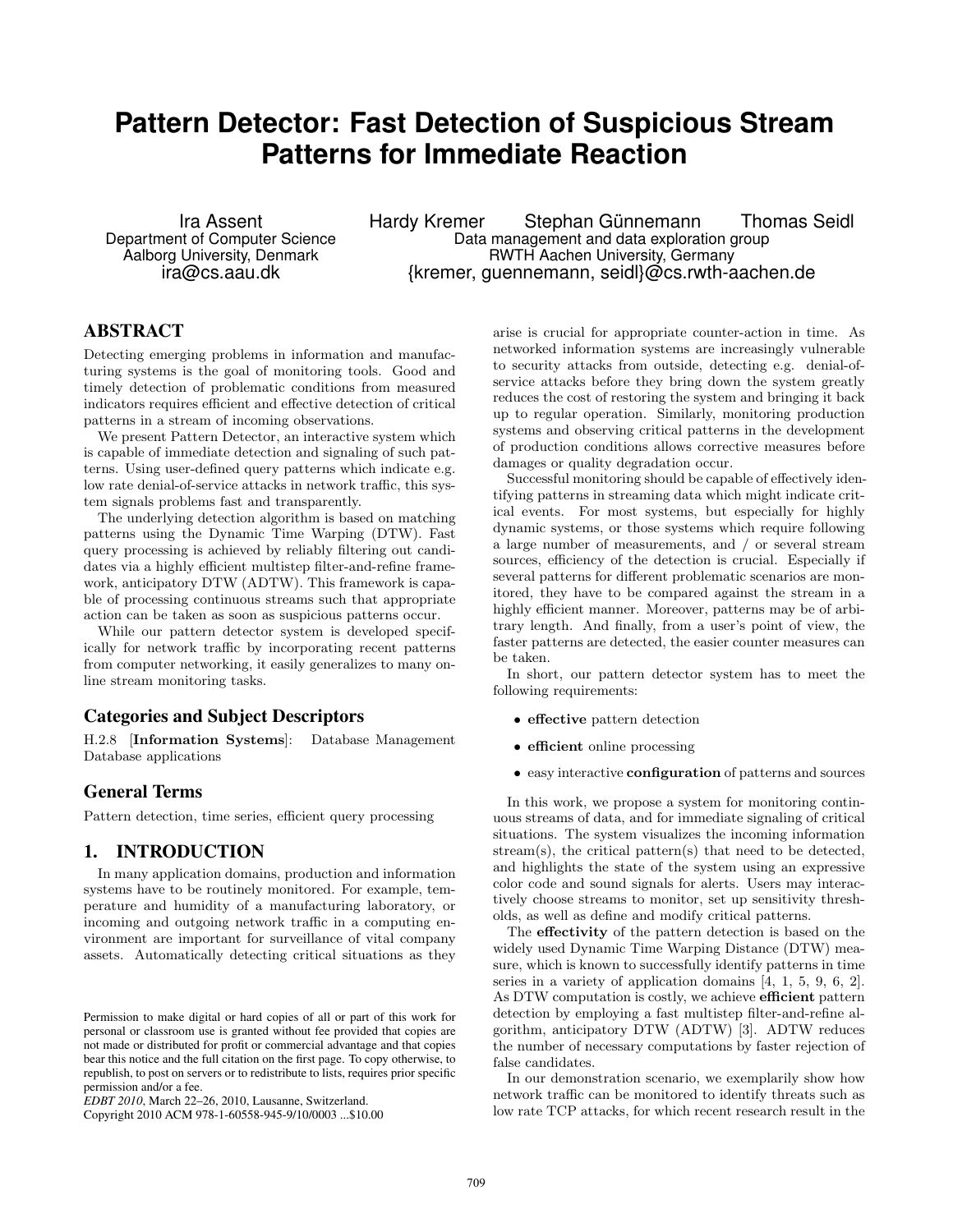

Figure 1: Pattern detector workflow: the user specifies query patterns which are continuously checked against the data stream using DTW lower bounds and ADTW for efficient processing. Detected patterns results in visual and audio alerts and highlighted areas in the stream.

network community use DTW-based monitoring [12]. As the data continuously arrives during the demonstration, efficient detection and signaling of problematic traffic patterns can be observed. Detailed information on monitoring, continuous query processing, parameterization and evaluation will be available for interactive configuration and usage.

Our pattern detector easily generalizes to other online monitoring applications, e.g. monitoring of production processes where detection of critical patterns can be used for corrective measures before problems occur.

### 2. SYSTEM ARCHITECTURE

Monitoring network traffic requires an online algorithm for efficient and effective detection of the relevant patterns and their immediate signaling to the user. Our pattern detector mechanism builds upon two main building blocks: an effective pattern detection technique for low rate denial-ofservice (DoS) attacks as in [12], and an efficient algorithm for the computation of DTW (Dynamic Time Warping) [3].

The overall workflow is illustrated in Figure 1. The pattern detector can be configured to fit the needs of the user by loading predefined patterns (e.g. for low rate DoS attacks as defined in [12]), or by manually defining a pattern that describes potentially suspicious time series. For each pattern, sensitivity thresholds are adjustable. These sensitivity thresholds corresponds to the similarity between the query pattern and the traffic stream. By adjusting them, users can opt for earlier alerts, which might induce more false alarms, or for a more tolerant processing where only very similar patterns lead to an alert. Likewise, for Dynamic Time Warping, the degree of stretching and scaling of the pattern along the time axis, can be set by the user (see also technical discussion in the query processing section 3). This allows direct parametrization of how close the matching between query and stream should be.

The continuous data stream is monitored for the pattern(s) and their parameterization(s) that the user has specified. We apply an efficient filtering scheme [3] to substantially reduce the runtime.



Figure 2: Monitoring screen with alert information: displays the currently observed data stream source, its threat status, as well as the life stream situation.

If a suspicious pattern is detected, an audio alarm is played, and the corresponding area in the stream is highlighted. Figure 2 shows the corresponding screen. A mouse click on the highlighted area shows the patterns that have caused the alert. The currently monitored source and the threat level are indicated. As the stream continues in the main monitoring window, the history tab allows users to go back to any suspicious pattern by navigation back and forth along the stream to inspect the entire stream, or just the highlighted areas. Additional evaluation information that comprises statistical information on past detection is provided for further in-depth analysis.

We provide several tools for statistical analysis of detected patterns, both for the ongoing streamed data, and for historical data. Figure 3 shows the overview screen. Users may choose which time periods they would like to compare. Statistical information on the detected patterns and their threat level is made available. Moreover, aggregated views on the stream are available at different levels of granularity such that users can gain both an overview and take a look at details of any monitored screen.

User may additionally choose to open several monitoring windows for different sources. This allows displaying the information for a number of observed entities side-by-side. This feature is also helpful to compare the effect of different parameterization or query pattern setups as the stream continues.

The setup screen is displayed in Figure 5: a pattern can be added to the current monitoring routine by loading it from a file, or by creating a new pattern. To avoid a large number of detected patterns, relevant thresholds can be selected. The degree of stretching and scaling in DTW can be adjusted from the default values to user defined parameter values. For advanced users, we offer the possibility of choosing different DTW processing algorithms (see Section 3 below for details).

# 3. QUERY PROCESSING

Dynamic Time Warping (DTW) is a distance measure that was originally developed in speech recognition to overcome the shortcomings of the Euclidean distance. Instead of simply comparing values in two time series one value at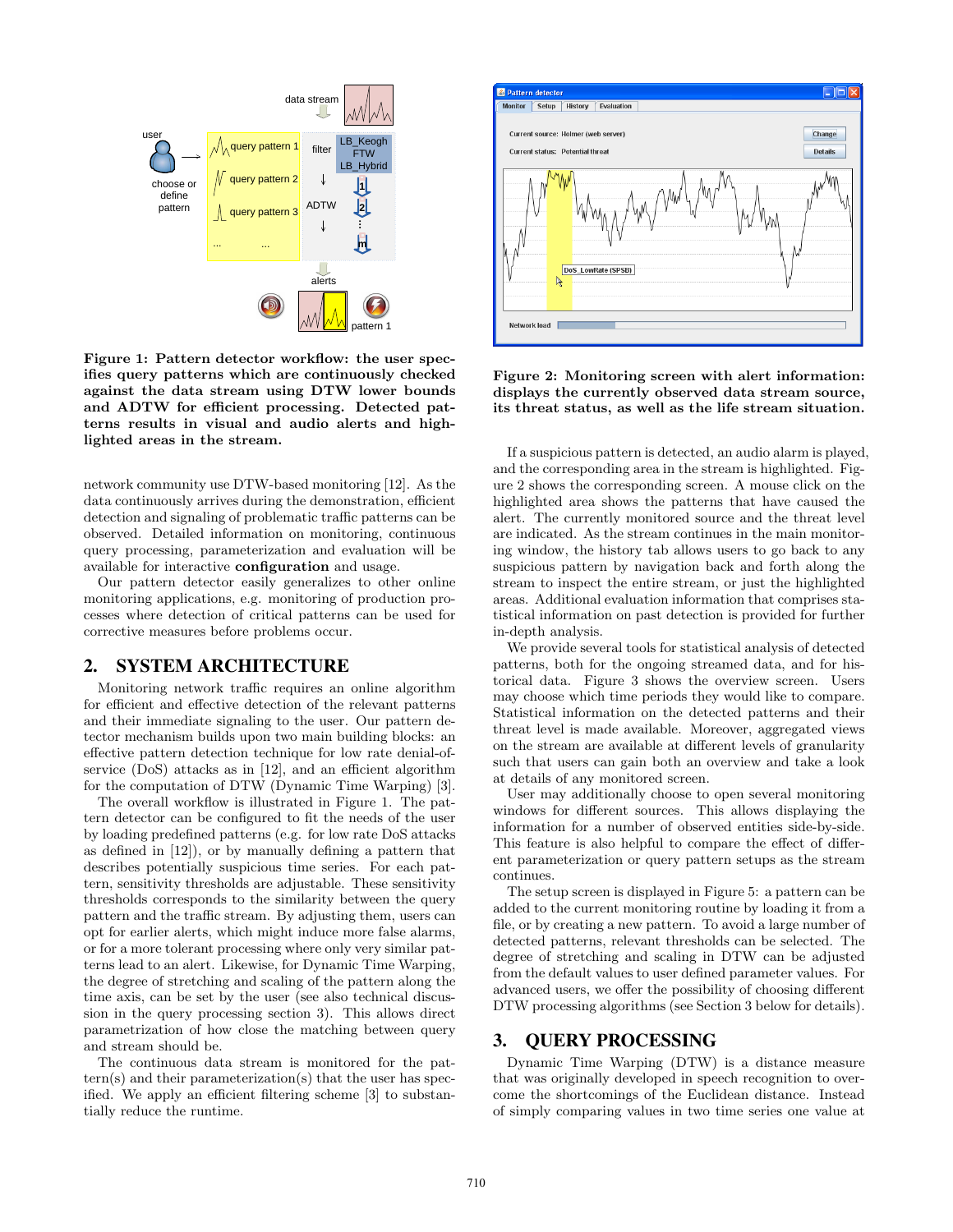

Figure 3: Statistics screen for (historical) analysis: allows for in-depth analysis of a specified data stream source for different patterns and periods of time, aggregated to the desired time granularity level.

a time (as in Euclidean Distance), DTW allows for stretching and scaling along the time axis to find the best possible match between the two patterns (cf. Fig. 4). To avoid degenerate matchings, the amount of stretching is usually restricted to a band of k values. The best match DTW distance is defined recursively over time series of shorter length:

#### DEFINITION 1.  $k$ -band  $DTW$ .

The Dynamic Time Warping distance between two time series s, t of length n, m (w.l.o.g.  $n \leq m$ ) with respect to a  $bandwidth k$  is defined as:

$$
DTW([s_1, ..., s_n], [t_1, ..., t_m]) =
$$
  

$$
dist_{band}(s_n, t_m) + \min \begin{cases} DTW([s_1, ..., s_{n-1}], [t_1, ..., t_{m-1}]) \\ DTW([s_1, ..., s_n], [t_1, ..., t_{m-1}]) \\ DTW([s_1, ..., s_{n-1}], [t_1, ..., t_m]) \end{cases}
$$

with.

$$
dist_{band}(s_i, t_j) = \begin{cases} dist(s_i, t_j) & |i - \left\lceil \frac{j \cdot n}{m} \right\rceil | \le k \\ \infty & else \end{cases}
$$
\n
$$
DTW(\emptyset, \emptyset) = 0, \quad DTW(x, \emptyset) = \infty, \quad DTW(\emptyset, y) = \infty
$$

Thus, DTW between two time series  $s$  and  $t$  is recursively defined as the minimum over time series shorter by one element. The values at any given time point  $(dist_{band})$  are taken into account, as long as their values are within the band constraint  $(|i - j| \leq k$  for time series of equal length).

Dynamic time warping (DTW) can be computed using dynamic programming. Its computational complexity, however, is too high for many applications. As a consequence, speeding up DTW is an active research area. A number of approaches are based on the multistep filter-and-refine architecture [8, 13, 10]. Instead of naively comparing the



Figure 4: Euclid (left) vs. DTW (right): black vertical lines indicated how Euclide compares the top blue pattern to its shifted counterpart at the bottom (red), and how DTW matches corresponding parts in the patterns through stretching.

query against all possible time series, the idea is to define a filter distance for efficiently filtering out possible candidates. Only these - ideally few - candidates are then refined using the costly DTW distance. If the filter is lower bounding, i.e. it never overestimates the true DTW distance value, then multistep computation is lossless [7, 11]. Lossless query processing means that the final results corresponds to exactly the same as if the query had been naively compared to all time series, but runtime is reduced.

For online algorithms, lower bounding filters may still not be fast enough. They prune many time series, but many still have to be evaluated using the costly exact DTW computation. In our recent prior work, we have proposed a novel approach, called anticipatory pruning for the DTW distance (ADTW for short) [3]. It is based on the observation, that once a candidate has passed the lower bounding filter step, the DTW computation starts from scratch. ADTW re-uses the filter information to devise a novel pruning scheme during DTW computation.

DTW is cumulative, i.e. in each step of its computation, a matrix column with partial DTW matching results is filled. The minimum of the values per column is known to be monotonously non-decreasing. As a result, the column minima serve as a pruning step in what is known as early stopping or early abandon [10, 9].

We have shown that many existing lower bounding filters have a similar property, called piecewise, which complements the cumulative nature of DTW. ADTW tightens the DTW estimate by using a combination of column minima of DTW plus an estimate of the remaining columns that is derived directly from the previously computed filter step.

As a consequence, ADTW requires surprisingly little overhead. It needs to simply keep track of the piecewise filter information that is available anyhow, and combine it with column minima of DTW. As the cumulative DTW matrix is filled as in any standard DTW computation but for reversed (query) time series, the computational effort for ADTW is low, yet its pruning power has been shown to be greatly improved [3].

In this system, employing ADTW leads to the necessary efficiency gains that enable online monitoring via DTW. In our system, we provide implementations of the ADTW combined with state-of-the-art lower bounding filters (LB Keogh, LB Hybrid, and FTW) [8, 13, 10]. For those interested in the inner workings of the algorithms, we also provide standard implementations of these filters and a sequential DTW processing. In our real world scenario, the difference in runtimes that stems from the different query processing algorithms will be directly perceivable.